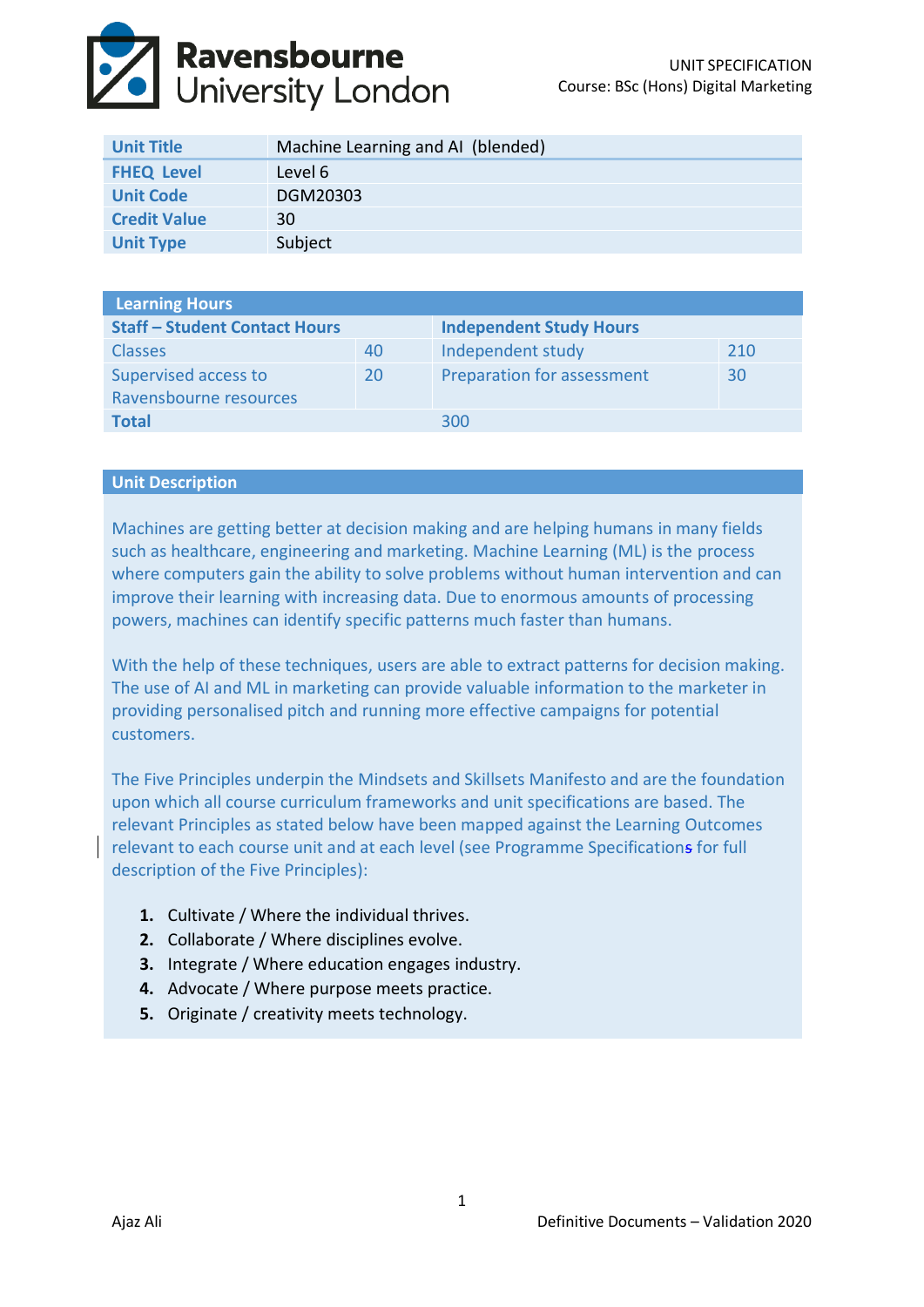## **Unit Indicative Content**

- Foundations of machine learning,
- Types of learning problems
	- o classification regression
	- o clustering etc.
- Taxonomy of machine learning algorithms
	- o supervised learning
	- o unsupervised learning
	- o reinforcement learning
- **Machine learning algorithms** 
	- o Decision Tree
	- o Naïve Bayes
	- o k-Nearest Neighbour
	- o Support Vector Machine.
- Introduction to AI
- Programming language such as C/C++, C#, Java, Prolog, Lisp, Python, R,
- Tool such as Weka, KNIME, MS AzureML, Accord.NET, AForge.NET, Neuroph
- Tools for NLP (NLTK, AIML)
- Current trends in AI
- Ethical aspects of AI
- User data in legal context

## Unit Aims

To analyse the theoretical foundations of machine learning and artificial intelligence and how they work in a context.

To investigate popular and efficient machine learning and artificial intelligence algorithms used by the industry.

To develop an application using an appropriate programming language or tool demonstrating ML&AI features.

To critically evaluate the outcome or the result of the application to determine the effectiveness of the learning algorithm used in the application.

#### **Unit Learning Outcomes**

## LO 1 Research/Inspiration

Select and evaluate information gathering techniques using a wide range of sources, providing visual, contextual and industry case-study research as appropriate.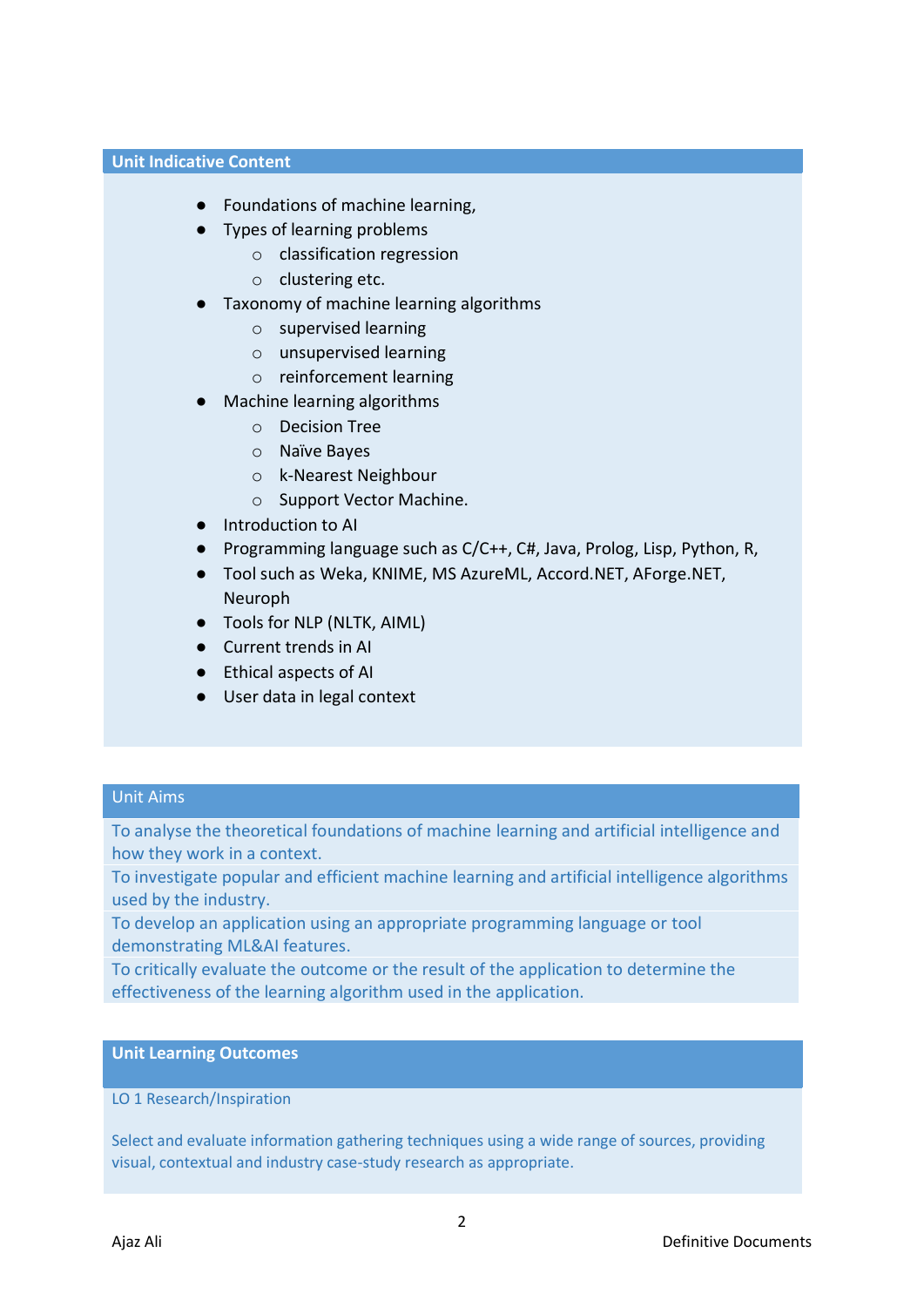#### Related Principle: ORIGINATE

## LO 3 Development/Prototyping

Investigate potential pathways that result in appropriate solutions, informed by a systematic understanding of the principles of the creative process. Related Principle: INTEGRATE

LO 5 Presentation /Storytelling for Influence

Communicate projects creatively and professionally, whether in visual, oral or written form. Methods of presentation are appropriate to the audience/client and the purpose of the work.

## Related Principle: ADVOCATE

LO 7 Employability

Effectively employ professional transferable and employability skills, including the ability to manage time and work to clear briefs and deadlines, respond to set goals, and communicate effectively.

Related Principle: CULTIVATE

## **Learning and Teaching Methods**

This unit will be delivered using a combination of:

- Lectures / Seminars
- Online activities
- Self-directed independent study
- Peer learning, group discussion, guest speakers

| <b>Assessment methods and tasks</b> |                                                   |  |  |
|-------------------------------------|---------------------------------------------------|--|--|
| <b>Assessment tasks</b>             | Weighting (%) (one grade or multi-<br>grade unit) |  |  |
| Project proposal presentation       | <b>20%</b>                                        |  |  |
| Artefact final presentation         | 80%                                               |  |  |

#### **Indicative Assessment Criteria**

Develop a prototype application and apply AI & ML tools and techniques Evaluate your artefact and discuss your choice of algorithm and tools. Critically evaluate the effectiveness of your selected approach and give recommendations

#### **Essential Reading list**

Bell, J. (2014) Machine Learning: Hands-On for Developers and Technical Professionals. 1st Ed. Wiley.

Flach, P. (2012) Machine Learning: The Art and Science of Algorithms that Make Sense of Data. 1st Ed. Cambridge: Cambridge University Press.